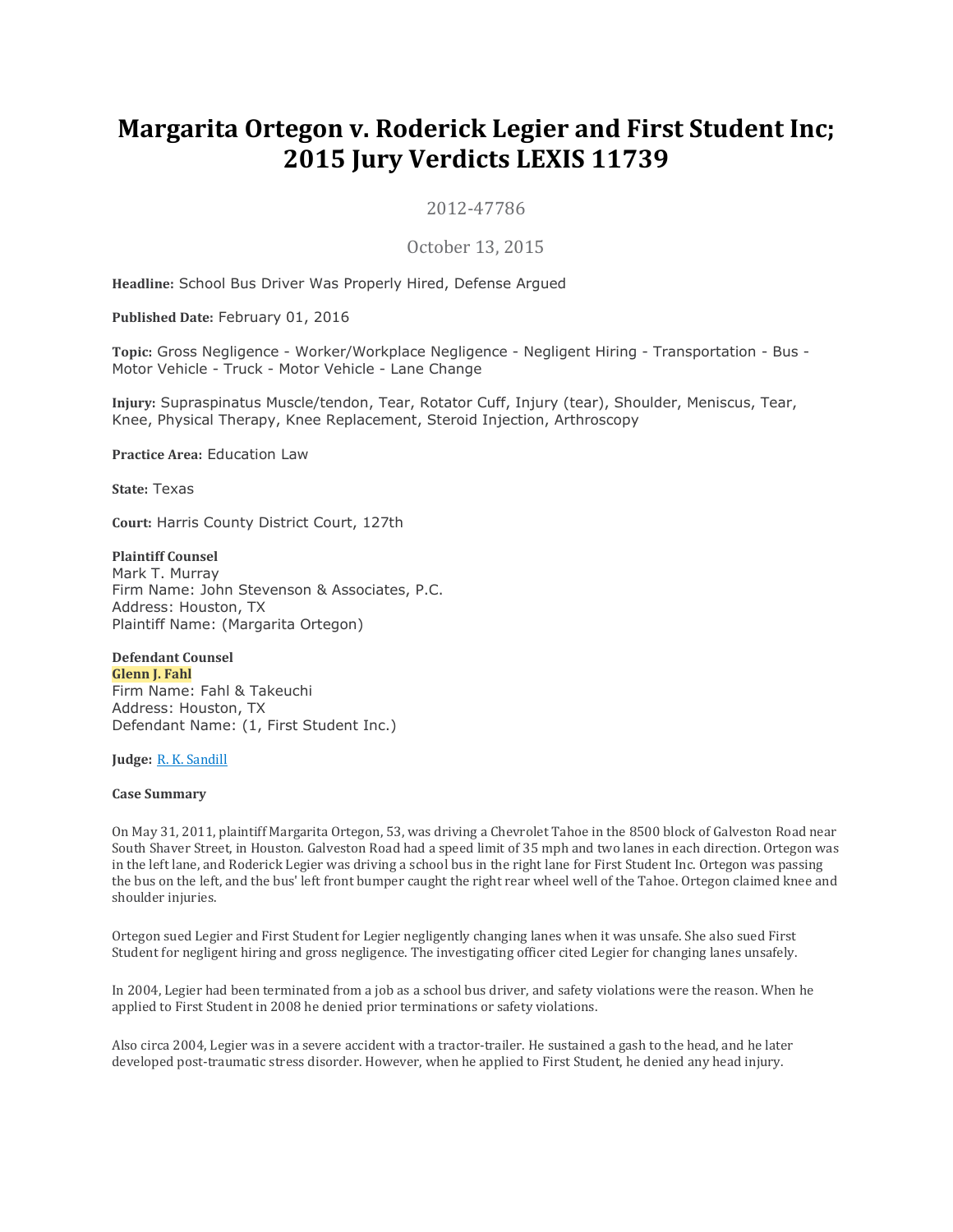Plaintiff's counsel argued that First Student was grossly negligent for not checking Legier's employment references more diligently. In addition, plaintiff's counsel argued that Legier sustained a traumatic brain injury in the 18-wheeler accident, which made him unfit as a bus driver.

Legier maintained that he was in the process of changing lanes, but had not yet begun to cross the line into Ortegon's lane, when she suddenly slammed on her brakes and caused the impact. Ortegon acknowledged seeing the bus in her mirror and slamming on her brakes, and the investigating officer said that, based on this testimony, he would not have given Legier a ticket or faulted him for the accident.

First Student argued that when it contacted Legier's prior employers they gave only neutral references as a matter of policy, and didn't disclose safety violations or the fact that Legier was fired. Defense counsel argued that First Student acted as a reasonably prudent prospective employer.

The defense further argued that, when Legier applied to First Student, he had fully recovered from his prior head injury.

#### **Injury Text:**

Ortegon claimed a torn meniscus in her right knee and a full-thickness tear of the supraspinatus tendon of the right (dominant) rotator cuff.

The day after the accident, she went to her primary care doctor, who ordered a knee MRI that showed degeneration only. About two months after the accident, Ortegon complained of shoulder pain, and the doctor ordered a shoulder MRI, which the MRI report said showed degeneration only.

Ortegon's complaints continued, and she was referred to an orthopedic surgeon, who diagnosed the meniscus tear and rotator cuff tear. Ortegon underwent steroid injections to her knee and later underwent arthroscopic surgery, followed by physical therapy. In August 2015, she underwent total replacement of the knee. She used a walker at trial.

The plaintiff sought \$150,000 in past medical bills and sought three to five times that amount for past and future physical pain, mental anguish, disfigurement and physical impairment. She also sought punitive damages of \$6 million.

The defense denied that the injuries were caused by the accident.

The defense emphasized the fact that the initial MRIs were negative for any tears and showed degenerative conditions only. Also, in 2008, Ortegon underwent arthroscopic surgery on both knees, for severe degenerative conditions, and she was a candidate for total right knee replacement before the accident. The defense also emphasized the two-month delay before Ortegon complained of shoulder pain. Also, Legier noted that Ortegon was walking around at the scene of the accident and did not appear to be injured.

The defense orthopedic surgery expert said Ortegon's obesity contributed to her knee problems and that she was malingering some. He also testified that he saw no rotator cuff tear in the photos from Ortegon's shoulder operation.

The defense also noted that, according to Ortegon's treating orthopedic surgeon, Ortegon probably hurt her knee when she slammed on her brakes, which was before the impact with the bus. Also, her primary care doctor's notes about Ortegon's first complaint of shoulder pain said she was reaching for her hairbrush.

The defense also argued that the impact was minor.

The defense further noted that Ortegon did not try conservative treatment before undergoing the steroid injections and arthroscopies.

Defense counsel argued for an award of zero. If anything, the jury should award only the bills from the primary care doctor and the MRIs he ordered, assuming that "everyone should get checked out after an accident." Those bills totaled \$7,122.

## **Trial Length**